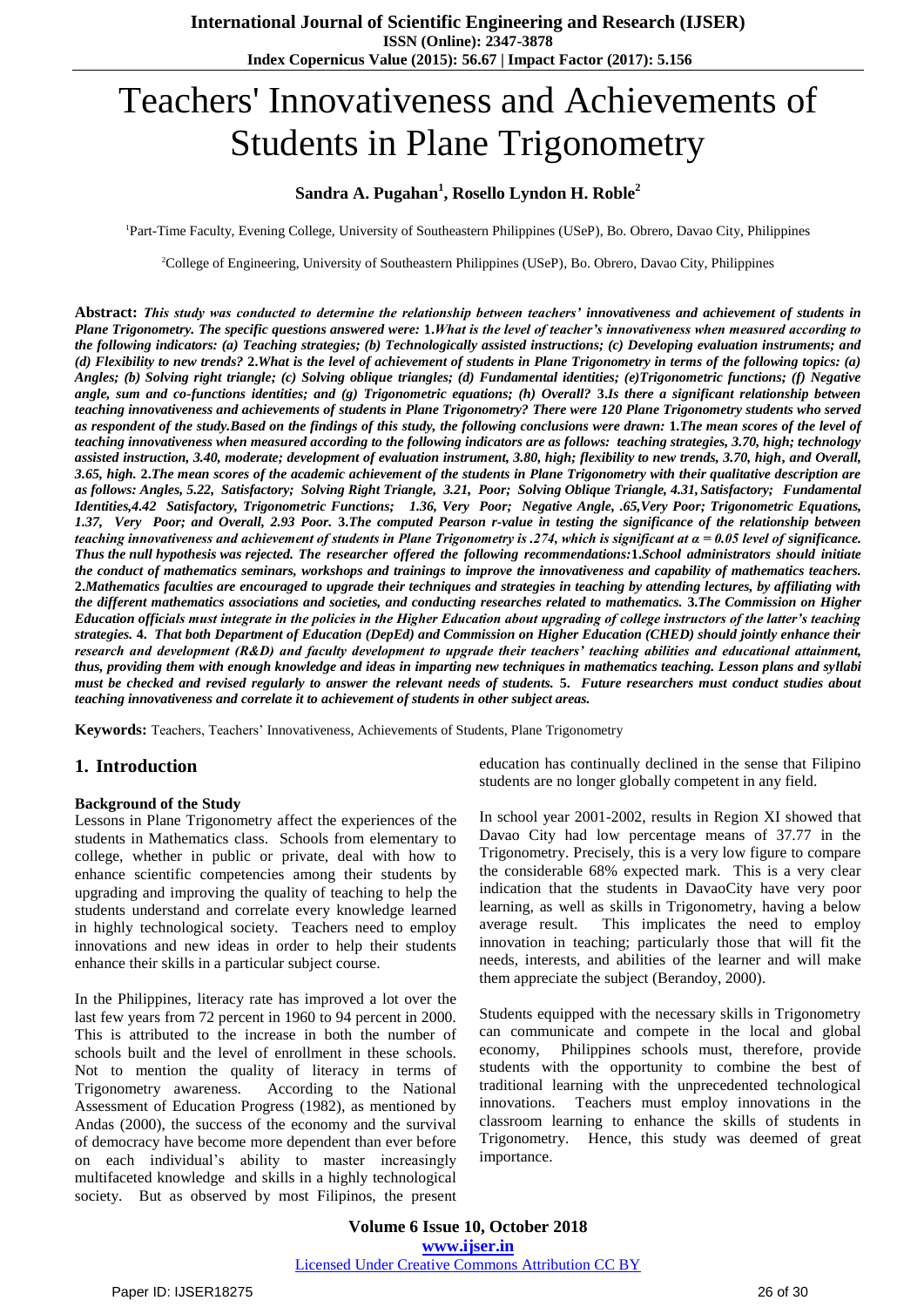#### **Theory Base**

The researcher's theory is supported by Vigotsky's Theory of Innovation. Educational ideas, which are both new and sensible, such as knowledge and skills in Trigonometry, can be re-labeled as old ideas and describe them as innovations and technology. Thus, Vigotsky wrote of a "Zone of proximal development", ranging from what teachers or learners might accomplish independently on the basis of what they already know, to what they might do through instruction or learn. It asserts the way in which pupils construct ideas reflects the nature and status of a public knowledge and skills.

#### **The Conceptual Framework of the Study**



**Figure 1:** The conceptual framework of the study

The Achievement of Students in Plane Trigonometry served as the dependent variable of the study while the Teachers' Innovativeness will act on the independent variable (see Figure 1).

#### **1.4 Significance of the Study**

Knowledge gained from this investigation adds to the empirical resources that are available to educational leaders and researchers. The results of the study will be beneficial to the following:

*Administrators***:** This study may serve as a factor of their concern in supporting the teachers who are employing teaching innovations and can recommend the use of effective teaching strategies. They can also help the teachers upgrade and improve the quality of teaching.

*Mathematics Teachers:* The study will give them an insight on the necessity of teaching innovativeness to enhance students' skills in Trigonometry. It will also encourage them to be in constant quest for new knowledge and ideas that will help them become scientifically updated.

*Mathematics Students:* The learner is the most important factor in the teaching-learning process. This study could be an encouragement to them in becoming scientifically and technologically updated.

*Future Researchers:* This study may serve as reference to other researchers who are interested in pursuing research in the educational field. This research can be a good source of information for a researcher who likes to venture on teaching

innovativeness and students' skills in other Mathematics related subject.

#### **Scope and Limitation of the Study**

The participants of the study were 120 students selected randomly from the College of Engineering, College of Education, College of Technology, College of Arts in Sciences, Evening College students taking up Plane Trigonometry during school year 2006-2007 in the University of Southeastern Philippines.

#### **Definitions of Terms Used**

**Teachers.** Also called school teachers or, in some contexts, educators,are persons who help others to acquire knowledge, competences or values.

**Teachers' Innovativeness.** It is defined as the teachers' ability to introduce something new. (The Random House Dictionary). In the researcher's study, teachers' innovativeness refers to the teachers' ability to make use of teaching strategies, technologically assisted instruction, developing evaluation instruments and flexibility to new trends.

**Achievements of Students.**Student achievement measures the amount of academic content a student learns in a determined amount of time. Each grade level has learning goals or instructional standards that educators are required to teach. Standards are similar to a 'to-do' list that a teacher can use to guide instruction. Student achievement will increase when quality instruction is used to teach instructional standards.

**Plane Trigonometry**. This refers to a branch of mathematics that focuses on the relationship between the sides and angles of a triangle. Plane trigonometry builds upon the basic concepts of Euclidean geometry, and it has applications in a variety of mathematical fields, from physics to advanced calculus.

# **2. Methodology**

#### **Research Method**

This study made use of the descriptive correlation method. These measures of the correlation are indicators of measures of association between variables with varying levels of measurement. When the degrees of relationships are measured, this is the basically test of measurement of correlation (Fraenkel, 2003). This method was used since the researcher aimed to determine the correlation between teachers' innovativeness and the level of students' achievement in Plane Trigonometry among the college students in the University of Southeastern Philippines, DavaoCity.

The information about the teachers' innovativeness was evaluated by the mathematics college students. As regards with students' skills in Trigonometry, an achievement test in the subject was given.

**Volume 6 Issue 10, October 2018 www.ijser.in** Licensed Under Creative Commons Attribution CC BY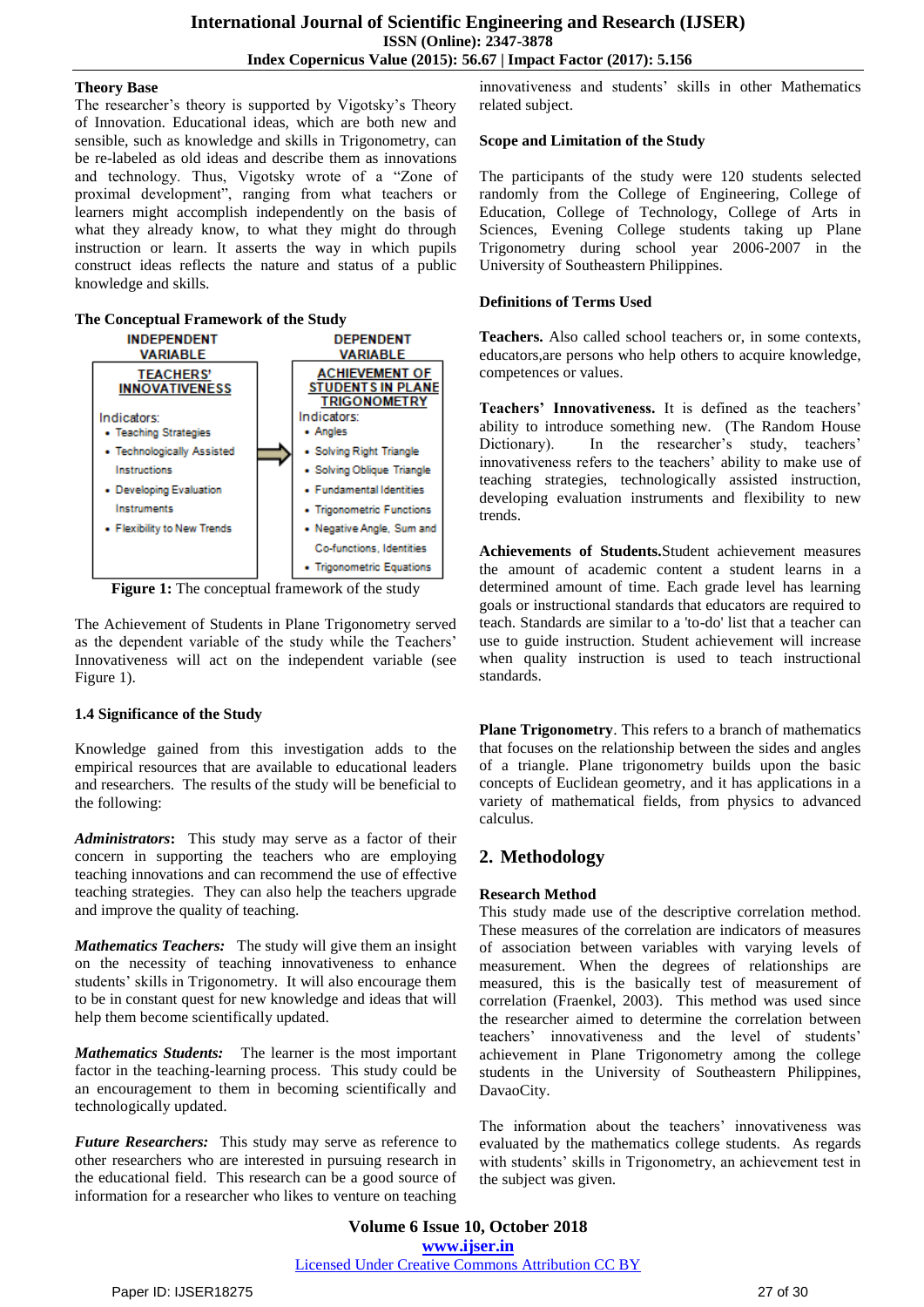#### **Procedure of the Study**

The researcher used the following procedure in conducting the study:

- 1) Seeking permission to conduct the study. The researcher requested permission from the officials of USEP.
- 2) Administration of the Plane Trigonometry achievement Test and Data The survey questionnaire was conducted to gather data on Teacher Innovativeness. Moreover, the achievement test in Plane Trigonometry was administered.
- 3) Retrieval of Questionnaires. The researcher personally collected and retrieved the questionnaire from the respondents.
- 4) Collection of Data. The data were collected, tallied, analyzed and interpreted to answer the questions asked in the Statement of the Problem.

#### **Research Instrument**

The researcher used two sets of questionnaires designed by the researcher, formulated readings bases from the related literature of the study; one, for the assessment on the level of teachers' innovativeness and another for the assessment on the level of students' achievements in Plane Trigonometry.

The questionnaire contains four indicators for teachers' innovativeness to measure its relationship to the achievements of students in Trigonometry. These are teaching strategies, technologically assisted instruction, developing evaluation instruments, and flexibility to new trends. The questionnaire for the level of students' achievements in Plane Trigonometry contained indicators such as angles, solving right triangles, solving oblique triangles, fundamental identities, trigonometric functions, negative angle, sum and co-functions, and trigonometric equations. These were presented to the adviser and to the experts for comments and suggestions for further improvement, refinement and validation.

# **3. Results and Discussion**

**Table 1:** Distribution of Respondents by Colleges

| Colleges               | <b>Total</b><br>Population | <b>Percent</b> from<br>Population |
|------------------------|----------------------------|-----------------------------------|
| College of Education   | 15                         | 13%                               |
| College of Technology  | 25                         | 21%                               |
| College of Engineering | 28                         | 23%                               |
| Evening College        | 32                         | 26%                               |
| Total                  | 120                        | 100%                              |

The respondents of the study is shown above with the corresponding population by Colleges namely, College of Education, College of Technology, College of Engineering and Evening College.

**Table 2**: The Level of Achievement of Students in Plane **Trigonometry** 

| <b>Topic</b>                   | Mean<br><b>Score</b> | <i><b>Qualitative</b></i><br><b>Description</b> |
|--------------------------------|----------------------|-------------------------------------------------|
| Angles                         | 5.22                 | Satisfactory                                    |
| Solving Right Triangle         | 3.21                 | Poor                                            |
| Solving Oblique Triangle       | 4.31                 | Satisfactory                                    |
| <b>Fundamental Identities</b>  | 4.42                 | Satisfactory                                    |
| <b>Trigonometric Functions</b> | 1.36                 | Very Poor                                       |
| Negative Angle                 | .65                  | Very Poor                                       |
| Trigonometric Equations        | 1.37                 | Very Poor                                       |
| Overall                        | 2.93                 | Poor                                            |

Table 3 showed the topics discussed in Plane Trigonometry with corresponding mean scores and qualitative descriptions.

| Item in the Questionnaire                                                                                       |      | Qualitative |
|-----------------------------------------------------------------------------------------------------------------|------|-------------|
|                                                                                                                 |      | Description |
| <b>A. Teaching Strategies</b>                                                                                   |      |             |
| Structional analysis, games for students as their exercises                                                     | 3.40 | Moderate    |
| 2. Uses of motivational techniques in teaching to draw students' interest.                                      | 3.40 | Moderate    |
| 3. Develop self-guidance and problem solving skills to establish interest of the learners.                      | 3.90 | High        |
| 4. Provides some activities to enrich the daily lessons.                                                        | 3.95 | High        |
| 5. Makes some invention for the lessons to augment students' skills and knowledge.                              | 3.85 | High        |
| Mean                                                                                                            | 3.70 | High        |
| <b>B. Technologically Assisted Instructions</b>                                                                 |      |             |
| 1. Use chalkboard and display board.                                                                            | 3.00 | Moderate    |
| 2. Use of films, filmstrips and film slides for further presentation.                                           | 3.50 | High        |
| 3. Uses of audiovisual aids and special materials and activities can live - in a talk and reinforce it content. | 3.25 | Moderate    |
| 4. Uses of educational media.                                                                                   | 3.45 | Moderate    |
| 5. Use computers as an integral part of teaching.                                                               | 3.80 | High        |
| <b>Mean</b>                                                                                                     | 3.40 | Moderate    |
| <b>C. Developing Evaluation Instrument</b>                                                                      |      |             |
| 1. Makes significant questions, oral, quizzes and examination for the class session.                            | 3.50 | Moderate    |
| 2. Use well-constructed lesson design to develop more knowledge and good performance for the students.          |      | High        |
| 3. Provides instruction and practice students activities                                                        | 3.80 | High        |
| 4. Use a program that can manage large amounts of students date, including daily attendance, grades on          |      | High        |
| homework and quizzes and standardize test data.                                                                 |      |             |
| 5. Evaluate the student examination results as to guide the learners' improvement.                              | 4.00 | High        |
| Mean                                                                                                            | 3.80 | High        |
| D. Flexibility to New Trends                                                                                    |      |             |
| 1. Develop different skills in student or to have them learn to work with different types of materials.         | 3.50 | High        |

#### **Table 3:** The Level of Innovativeness of Teachers

**Volume 6 Issue 10, October 2018**

**www.ijser.in**

Licensed Under Creative Commons Attribution CC BY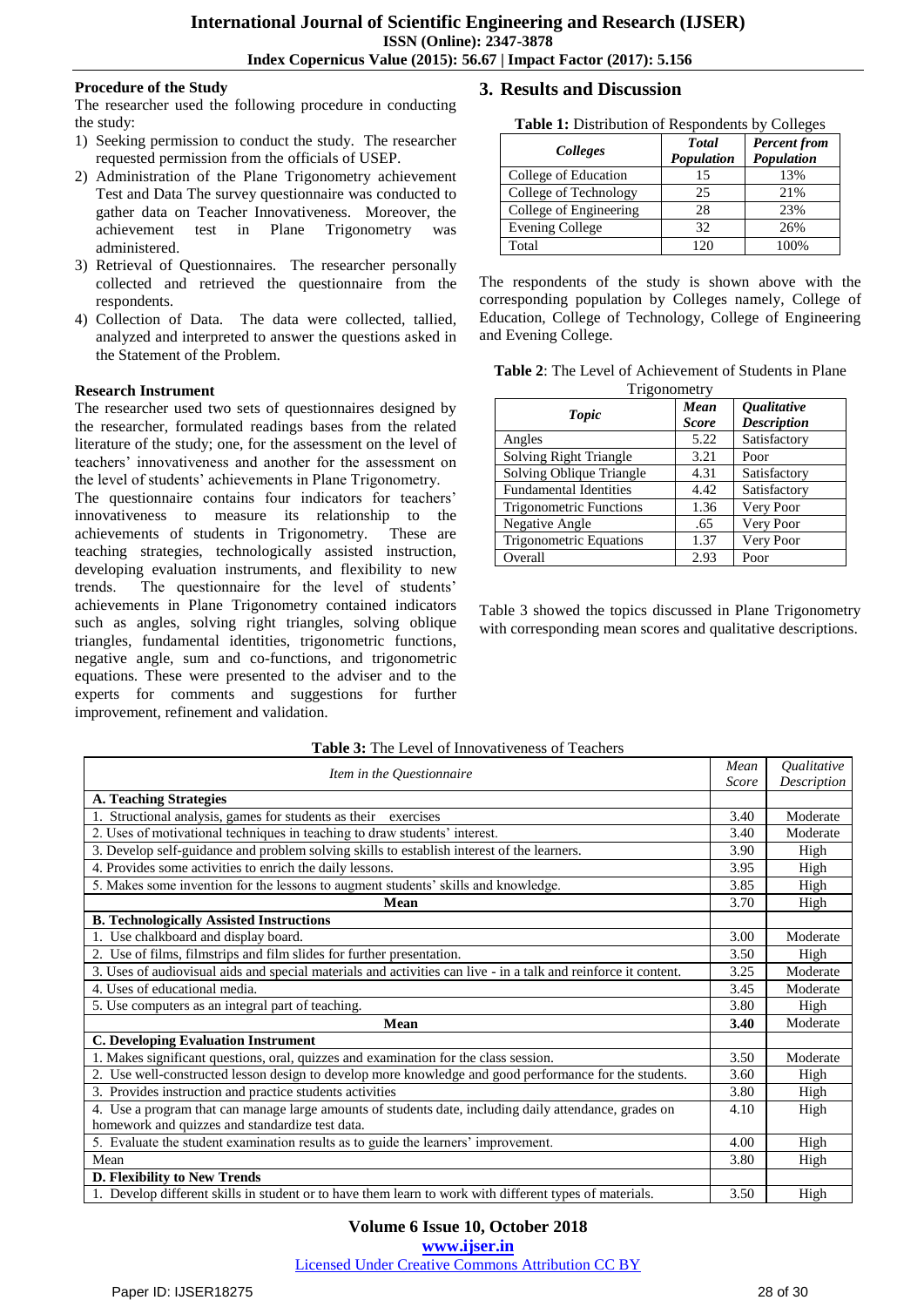| 2. Allow learners to express their ideas and suggestions.                  | 3.50 | High        |
|----------------------------------------------------------------------------|------|-------------|
| 3. Present materials to the learners to experiment and apply their skills. | 3.70 | High        |
| 4. Adopt new scientific techniques for the students.                       | 3.90 | High        |
| 5. Uses new technologies in the classroom instructions regularly.          | 3.90 | High        |
| Mean                                                                       |      | <b>High</b> |
| <b>Overall Innovativeness</b>                                              | 3.65 | High        |

Table 3above shows the Level of Innovativeness of Teachers handling subject particularly Plane Trigonometry.

| <b>Table 4:</b> Correlation between Teachers' Innovativeness and |
|------------------------------------------------------------------|
| Achievement of Students in Plane Trigonometry                    |

| t ichic venient of biddents in 1 mile Trigonomed y             |                 |                        |       |
|----------------------------------------------------------------|-----------------|------------------------|-------|
| Variables                                                      | <i>Computed</i> | Degree of Probability  |       |
| Correlated                                                     |                 | Pearson r Relationship | Level |
| Innovativeness and<br><b>Plane Trigonometry</b><br>Achievement | $0.274^{S}$     | Low                    | 0.003 |

This table discusses the Correlation between Teachers' Innovativeness of students in Plane Trigonometry.

# **4. Conclusions**

Based on the findings of the study, the following conclusions were drawn:

- 1) Plane trigonometry Teachers in the University of Southeastern Philippines are highly innovative in teaching. They are creative and updated with modern trends of teaching mathematics.
- 2) Students in trigonometry in the entire University have obtained an overall rating of poor achievement in the subject. They have difficulty in analyzing problems in Plane Trigonometry. Their analytical and problems skills during secondary years were inadequate.
- 3) There is a significant relationship between teaching innovativeness and students' academic achievement in plane trigonometry. Academic achievement of students in Plane Trigonometry was affected by the teachers' innovativeness.

# **5. Recommendations**

In the light of the findings and conclusions of the study, the following recommended:

- 1) School administrators should initiate the conduct of mathematics seminars, workshops and trainings to improve the innovativeness and capability of mathematics teachers.
- 2) Mathematics faculties are encouraged to upgrade their techniques and strategies in teaching by attending lectures, by affiliating with the different mathematics associations and societies, and conducting researches related to mathematics.
- 3) The Commission on Higher Education officials must integrate in the policies in the Higher Education about upgrading of college instructors of the latter's teaching strategies
- 4) That both Department of Education (DepEd) and Commission on Higher Education (CHED) should jointly enhance their research and development (R&D) and faculty development to upgrade their teachers' teaching abilities and educational attainment, thus, providing them with enough knowledge and ideas in imparting new

techniques in mathematics teaching. Lesson plans and syllabi must be checked and revised regularly to answer the relevant needs of students.

5) Future researchers must conduct studies about teaching innovativeness and correlate it to achievement of students in other subject areas.

# **References**

- [1] Hall, G. E. et al (1999). *Levels of use of the innovation: a framework for analyzing innovation adoption*. Journal of Teacher Education. 26 (1). 52-56.
- [2] Hardy, J. (2004). *Teacher attitudes toward and knowledge of computer technology*. Computers in the Schools; 14 (3/4); 119-136.
- [3] Parr, J. (1999). *Extending educational computing: A case of extensive teacher development and support*. Journal of Research on Computing in Education, 31(3), 280-91.
- [4] Sachs, S.G. (2003, February). *The Diffusion of Innovations: The Overlooked Literature*. Paper presented at the meeting of the Association for Educational Communications and Technology. New Orleans, LA.
- [5] Wang, Holthaus, Wetzel, K. (2002). *Getting in the technology game*. Learning and Leading with Technology, 27 (2), 32-5.

# **Author Profile**



**Sandra A. Pugahan**is a graduate of Bachelor of Science in Mathematics (BSMath) from Rizal Memorial Colleges (RMC), Davao City and obtained her Masters of Arts in Teaching Major in Mathematics from the University of Southeastern Philippines (USeP) in Davao City last 2007. She is currently taking Doctor

of Philosophy in Mathematical Science Major in Mathematics Education from Central Mindanao University (CMU).At present, Ms. Pugahan is currently the General Manager of the University of Southeastern Philippines Multipurpose Cooperative (USePMPC), in Obrero, Davao City and a part time Instructor in Mathematics at the University of Southeastern Philippines (USeP).



**Dr. Rosello Lyndon H. Roble** is a Professor of Mechanical Engineering in the University of Southeastern Philippines (USeP), a state university in Davao City, Philippines. He obtained his B.S. in

Mechanical Engineering from the University of Mindanao. He is a Registered Mechanical Engineer and a Registered Professional Mechanical Engineer (PME). He was the Dean of USeP College of Engineering from 1994-1999, 2006-2010, 2011- May 2014 before he became the Vice President for Administration from June 2014 up to November 2015. He underwent a UNIDO-sponsored training course on Photonics Technology at Nanyang Technological University (NTU), Singapore in 1998 and joined the Executive Forum for Deans in Engineering in 2010 at Nanyang Polytechnic International in Singapore. He obtained his a Master of Arts in Mathematics from USeP andhis Doctor of Technology in Education from Mindao University of Science and Technology, defended his

**Volume 6 Issue 10, October 2018 www.ijser.in** Licensed Under Creative Commons Attribution CC BY